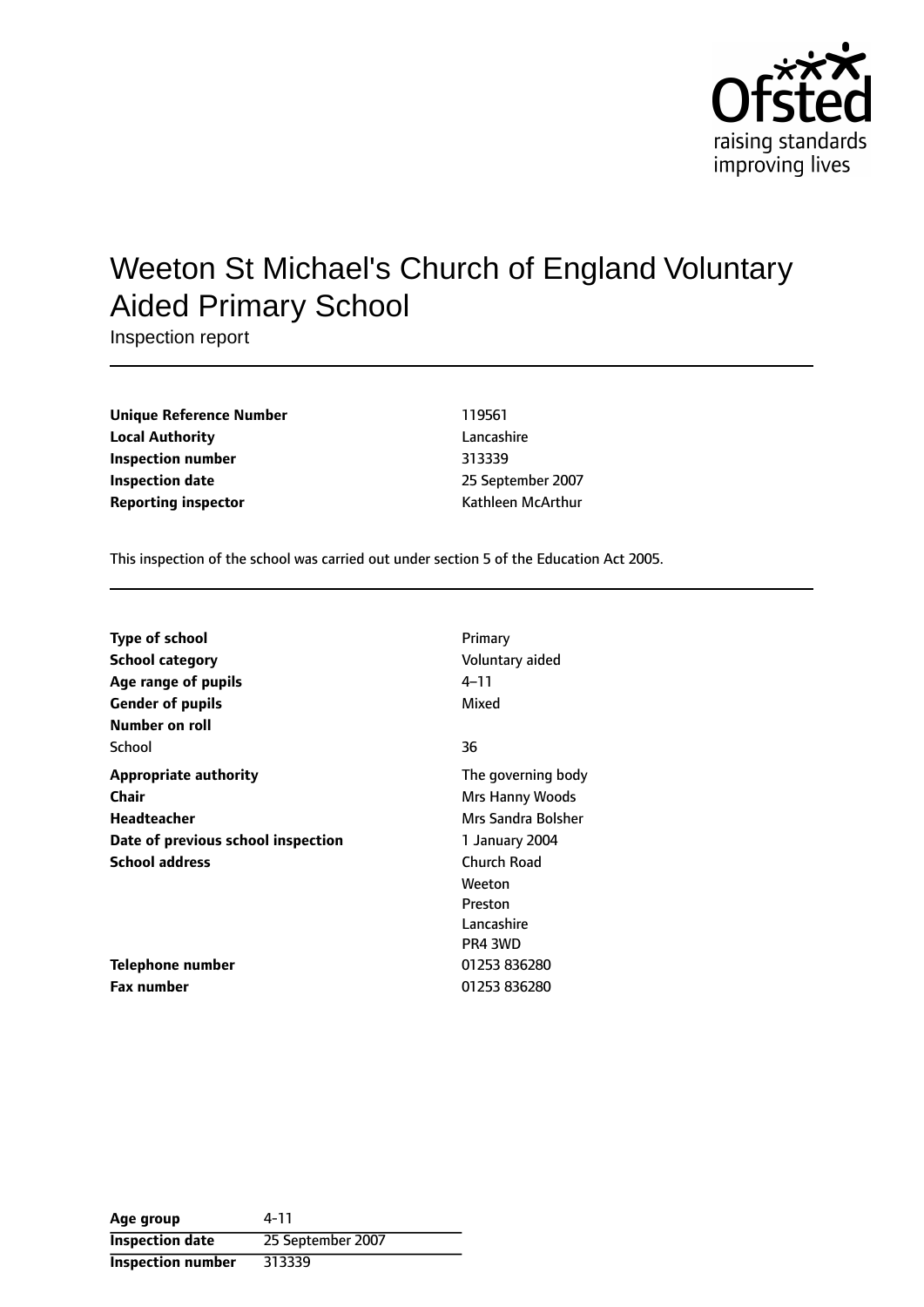© Crown copyright 2007

.

Website: www.ofsted.gov.uk

This document may be reproduced in whole or in part for non-commercial educational purposes, provided that the information quoted is reproduced without adaptation and the source and date of publication are stated.

Further copies of this report are obtainable from the school. Under the Education Act 2005, the school must provide a copy of this report free of charge to certain categories of people. A charge not exceeding the full cost of reproduction may be made for any other copies supplied.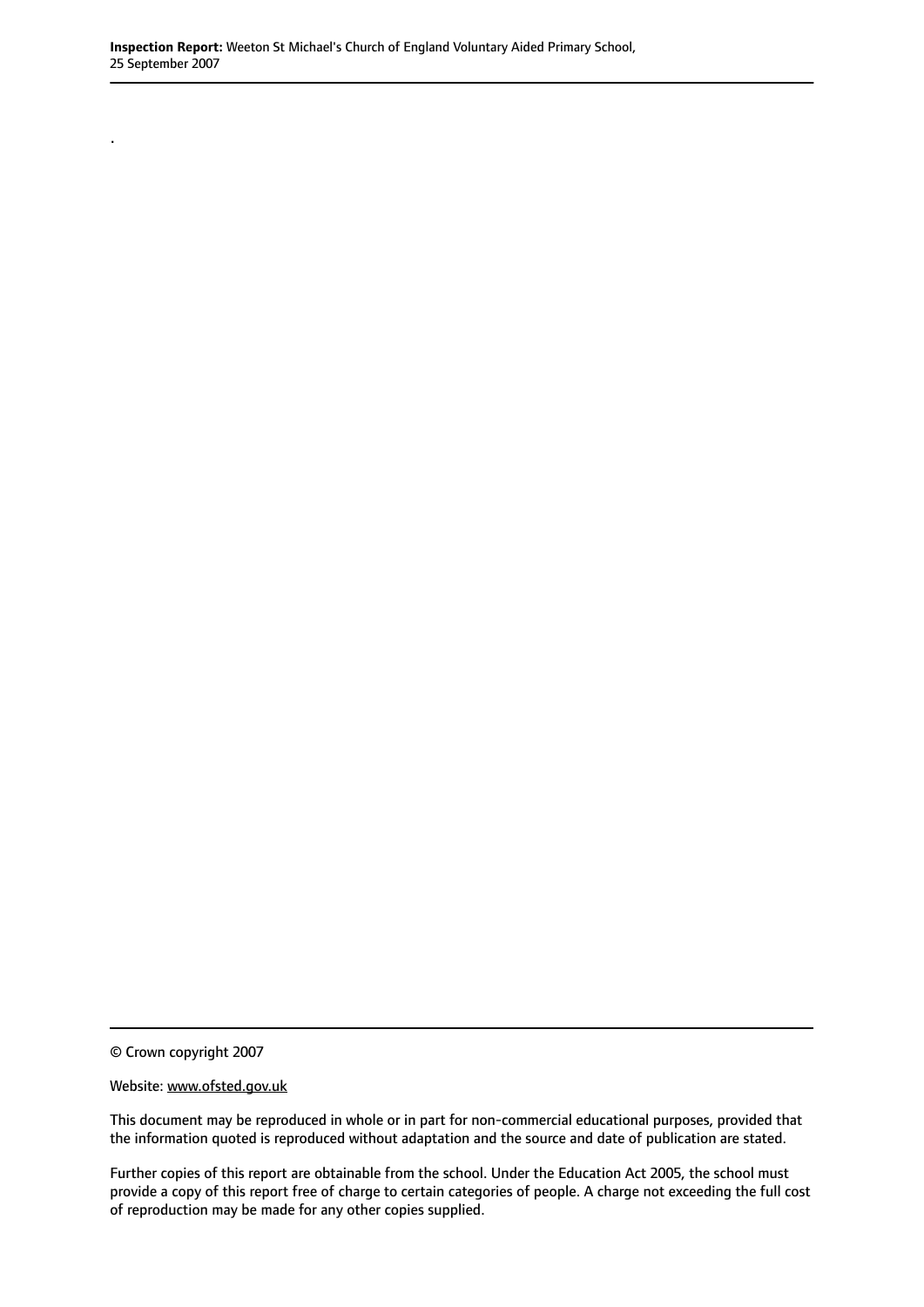## **Introduction**

The inspection was carried out by one Additional Inspector.

#### **Description of the school**

This is a very small school that serves the nearby village. A number of pupils travel from further afield. The school's good reputation for helping pupils with learning difficulties and/or disabilities means the proportion of these pupils is higher than average, and a more than average number have a statement of special educational need. Many children join the school other than at the usual starting age. Almost all the children are of White British heritage. The number of pupils eligible for a free school meal is low.

#### **Key for inspection grades**

| Grade 1 | Outstanding  |
|---------|--------------|
| Grade 2 | Good         |
| Grade 3 | Satisfactory |
| Grade 4 | Inadequate   |
|         |              |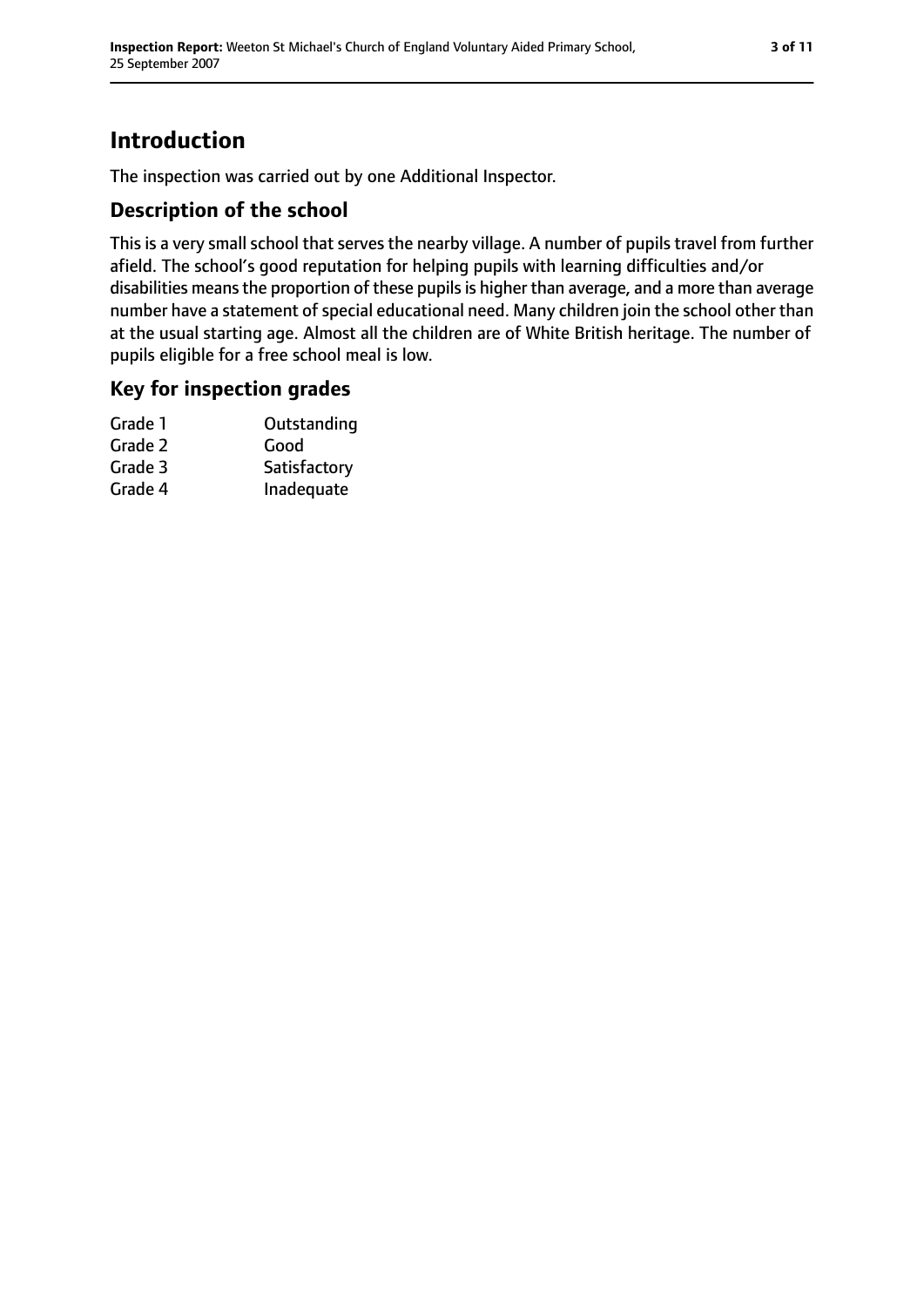## **Overall effectiveness of the school**

#### **Grade: 2**

This is a good school that gives good value for money. The inspection confirmed the school's view of how effective it is and found pupils' personal development, the care, guidance and support they receive and the curriculum are all outstanding. Good leadership has established a warm, family atmosphere underpinned by strong Christian values. Children of all ages work and play together happily in this environment. Parents are overwhelmingly supportive. They are pleased that their children enjoy school and are making good progress. They value the small class sizes and one said, 'The school enables all the children to achieve their goals and work at their own pace'.

Achievement is good and standards are average. All the pupils make good progress because they are taught well and enjoy the range of enriching curriculum activities. Excellent assessment systems give teachers a very clear picture of exactly how well each pupil is progressing. These systems enable teachers to set challenging targets for each pupil and direct help where it is needed. By the time they leave the school, the great majority of pupils reach the expected standards in English, mathematics and science. Standards in writing have improved over time. However, few pupils attain the higher levels in writing and writing activities do not always fully challenge the higher attaining pupils.

Pupils are clearly very happy in school, saying, 'It's small so we get more attention from the teachers'. Excellent pastoral care makes them feel very safe, secure and valued as members of the school, supported by very strong links with the Church. They behave very well and demonstrate an excellent understanding of how to stay healthy. The school ensures that pupils mature into sensible and responsible members of the community. They show outstanding levels of care and consideration for others and are eager to undertake responsibilities to help their school. Suitable academic standards and outstanding personal skills prepare them well for their future.

Governors and staff form a strong committed team that leads the school well. The issue from the previous inspection has been tackled well. Comprehensive plans for future development demonstrate a shared vision for improving the school and enhancing provision. However, these plans do not focus sufficiently on how actions to be taken will bring about improvements in teaching and learning and raise standards.

#### **Effectiveness of the Foundation Stage**

#### **Grade: 2**

Good provision ensures children make good progress. High levels of care give them a happy start in school. They settle in to the welcoming atmosphere quickly and feel secure. Children soon follow the routines and learn to share and take turns. Exciting activities capture their natural curiosity so they want to investigate and find things out. They particularly enjoy learning outdoors, eagerly exploring the environment. Children are taught well. When they move to Year 1 the great majority have reached the levels typical for their age.

#### **What the school should do to improve further**

- Provide greater challenge in writing so more pupils reach the higher levels.
- Ensure development planning identifies how actions taken will benefit teaching and learning and raise standards.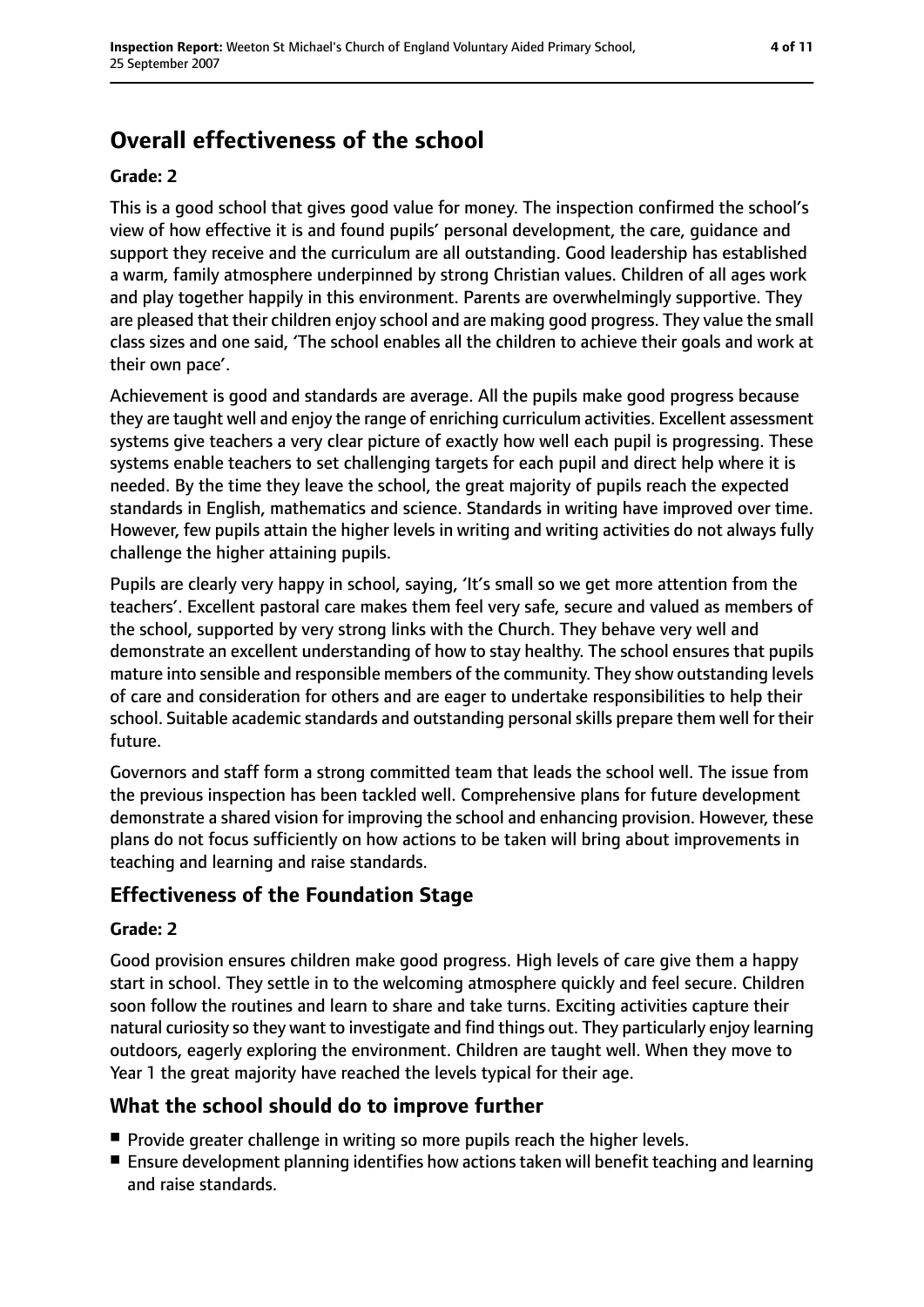## **Achievement and standards**

#### **Grade: 2**

Pupils' achievement is good throughout the school. They make good progress because they are taught well and enjoy their lessons. Standards are broadly average. Standards at the end of Year 6 have risen and, in 2007, almost all pupils reached the expected level in all three subjects, meeting the school's challenging targets. A significant proportion exceeded the expected level in reading, mathematics and science but not in writing. The school's test results reflect the different compositions of each year group and are particularly affected by the high proportion of pupils who join or leave the school during the year and by the number of pupils who have learning difficulties and/or disabilities. When they start school, levels of development are typical of those usually seen at their age. Children in the Foundation Stage, Year 1 and Year 2 are taught in one class so learning builds step by step and children progress at a rate that is best for them. At the end of Year 2 the great majority of pupils attain average standards but few reach the higher levels, most particularly in writing. Well planned support for pupils with learning difficulties and/or disabilities enables them to progress well in relation to their individual capabilities.

## **Personal development and well-being**

#### **Grade: 1**

Pupils' spiritual, moral, social and cultural development is outstanding. Pupils are very proud of their school and feel really valued as individuals in a family atmosphere which is underpinned by Christian values. They show a good sense of right and wrong and are not aware of any bullying. They say they can seek help from any member of staff if they have worries. They willingly help and care for each other; older pupils happily look after the younger children without prompting. Pupils participate enthusiastically in the very good range of physical and sporting activities and understand how these and a good diet help them to be healthy. Pupils' behaviour is very good. The school ensures they mature into polite and responsible individuals, equipped with the academic and personal skills vital to their future. Every pupil is keen to contribute to the school community; older ones act as playground 'PALS', 'buddies' or 'servers'. They make excellent efforts to support the wider community through charity work and church events. Links with an urban school from a different faith background, and the opportunities to learn new languages, are excellent preparation for life in a multi-cultural society. The school works hard to encourage and reward good attendance and discourage term-time holidays. Despite the school's best efforts, attendance fluctuates and is broadly average.

## **Quality of provision**

#### **Teaching and learning**

#### **Grade: 2**

Teaching and learning are good. Staff are skilled in providing learning activities that meet the needs of the different age groups found in each class. Bright, stimulating classrooms are enhanced by good use of the outdoor learning facilities of the garden and the Church building. Lessons are well planned, using information from the school's excellent assessment systems to provide work that challenges and stretches each pupil in most activities. Occasionally, writing activities do not always fully challenge higher attaining pupils and some work is too directed by staff. This limits pupils' opportunities to find things out for themselves and work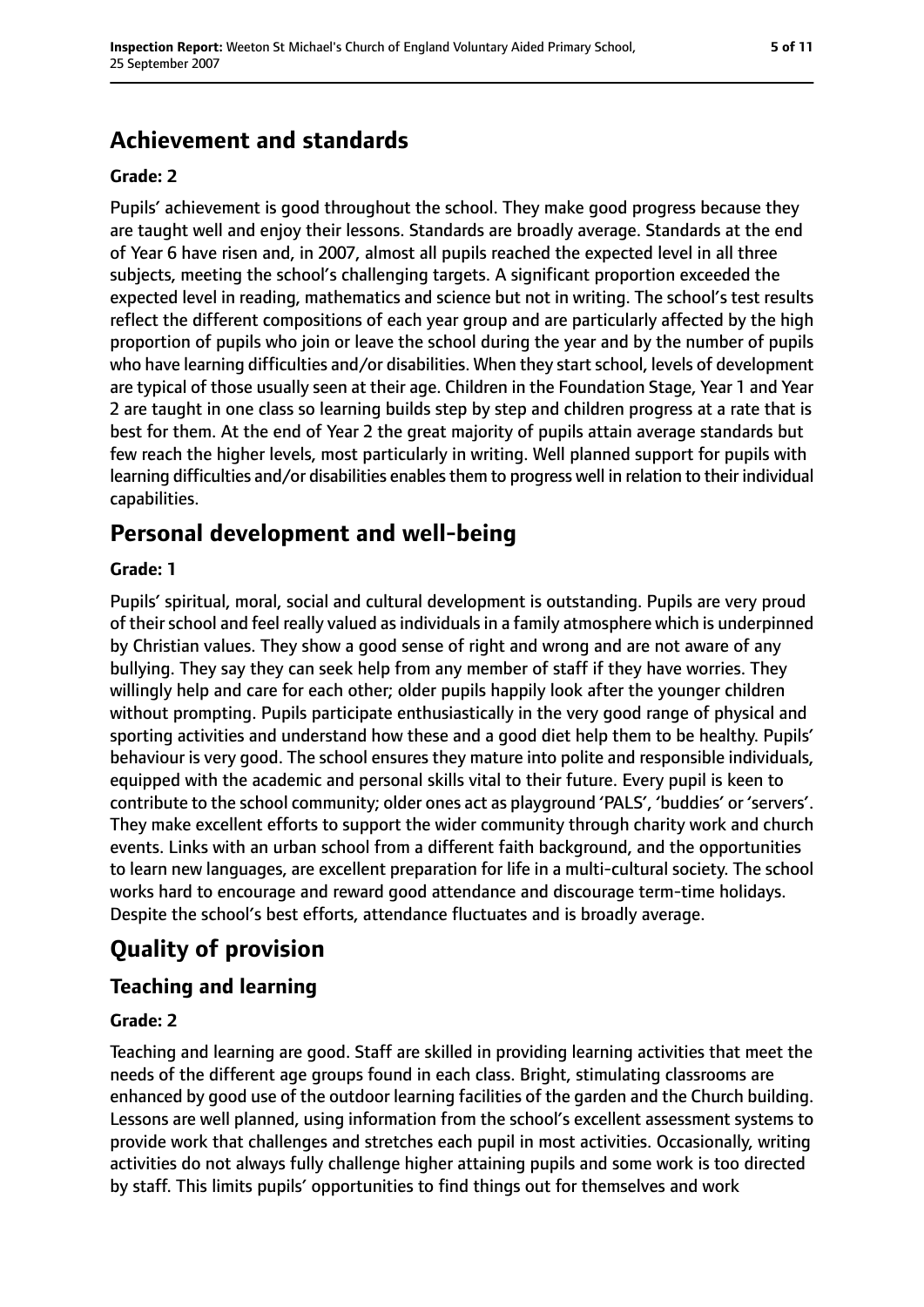independently. The teaching assistants are well deployed and offer skilled support, particularly to pupils with learning difficulties and/or disabilities.

#### **Curriculum and other activities**

#### **Grade: 1**

An outstanding curriculum supports pupils' excellent personal development and good achievement. The school has successfully developed a rich, broad curriculum that links subjects together very effectively. For example, the story 'Handa's Surprise' in literacy was woven through activities in mathematics, physical education, design technology, science, geography and religious education for the younger pupils. Suitable literacy and numeracy skills equip pupils for the future and they use these well in all subjects, as well as their good information and communication technology skills. A very good programme for personal and social development enables pupils to reflect on feelings and emotions. Appropriately adapted programmes of work give pupils with learning difficulties and/or disabilities full access to the curriculum. All the pupils appreciate the excellent range of enrichment activities and clubs. These include visits, visitors, a bi-annual residential trip and specialist teachers for languages, sports, gymnastics and music.

#### **Care, guidance and support**

#### **Grade: 1**

Very high quality pastoral care ensures every pupil feels he or she is a valued member of the school community. Safeguarding procedures are in place and meet government requirements. Very good relationships between staff and pupils form a secure basis for learning and social development. Parents feel very much part of school and the learning process and excellent relationships between home and school strongly benefit every pupil. The school responds quickly to individual learning or social needs, ensuring each pupil receives the care and support they need. Good use of all available external agencies is particularly helpful to pupils with learning difficulties and/or disabilities. Good transition arrangements ensure children start school happily, move between year groups and transfer confidently to secondary education. Very thorough assessment systems check and track progress rigorously. Staff know exactly how well every pupil is doing and extra help can quickly be provided where needed.

## **Leadership and management**

#### **Grade: 2**

Leadership's vision for school improvement is shared by all staff, governors and parents. All are very committed to the school and to enhancing the facilities. The headteacher leads the school well, whilst carrying out a heavy teaching commitment. Governance is good. Governors are very involved, particularly through the Church, and their good knowledge enables them to challenge the school and ask questions. Excellent attention to equality of opportunity ensures all pupils are treated as individuals so they learn well and can participate fully in all activities.

The school's accurate evaluation of its performance informs future development plans. Plans are supported by careful budget management, particularly in regard to improving the building and grounds and ensuring pupils' safety. However, plans are not clear enough about how the actions to be taken will benefit teaching and learning and raise standards. Challenging targets for improvement have resulted in a gradual rise in standards, outstanding personal development,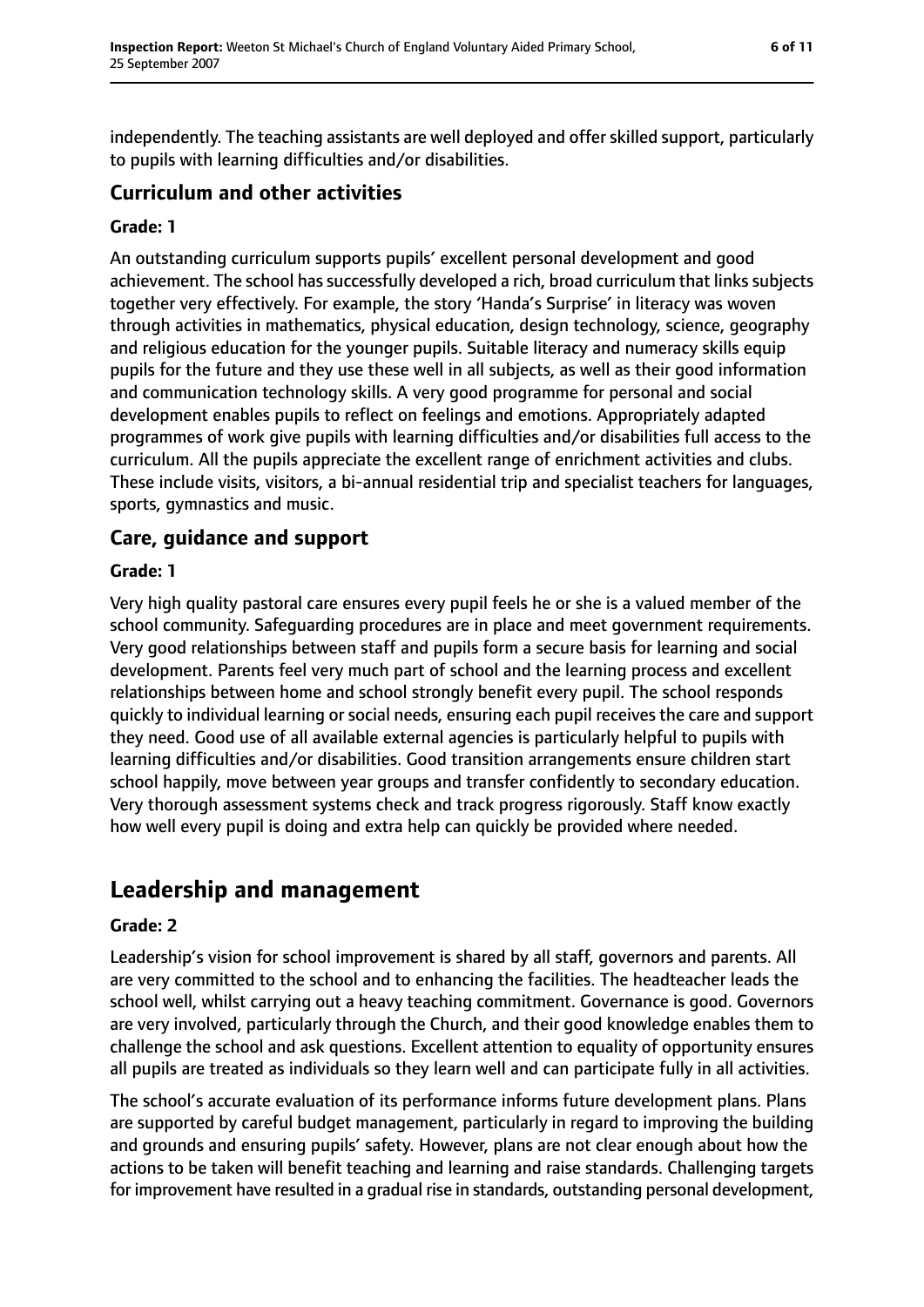a very good curriculum and excellent care. There is a strong commitment to ensure all staff constantly increase their professional expertise. Consequently, the school has good capacity for further improvement.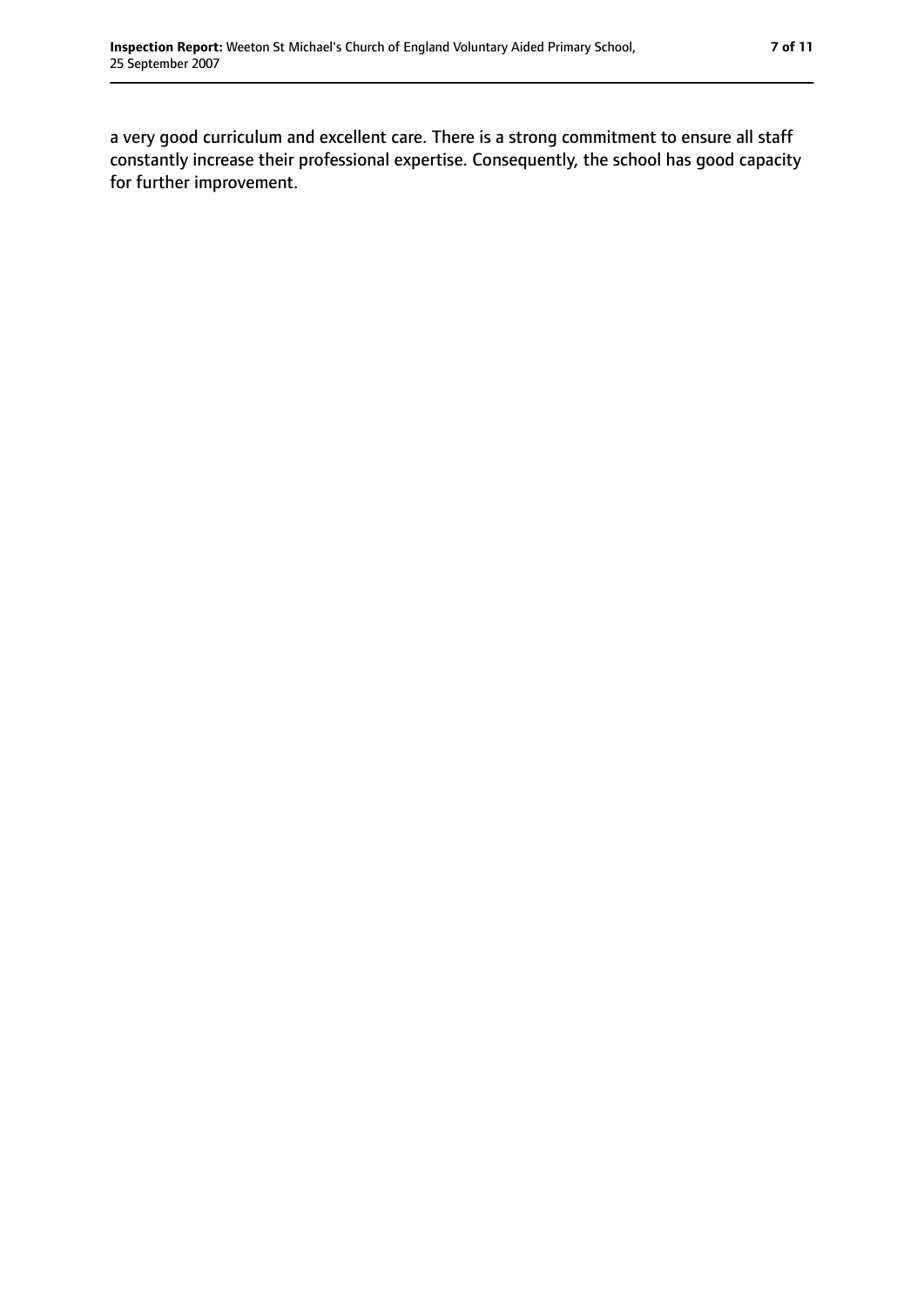**Any complaints about the inspection or the report should be made following the procedures set out in the guidance 'Complaints about school inspection', which is available from Ofsted's website: www.ofsted.gov.uk.**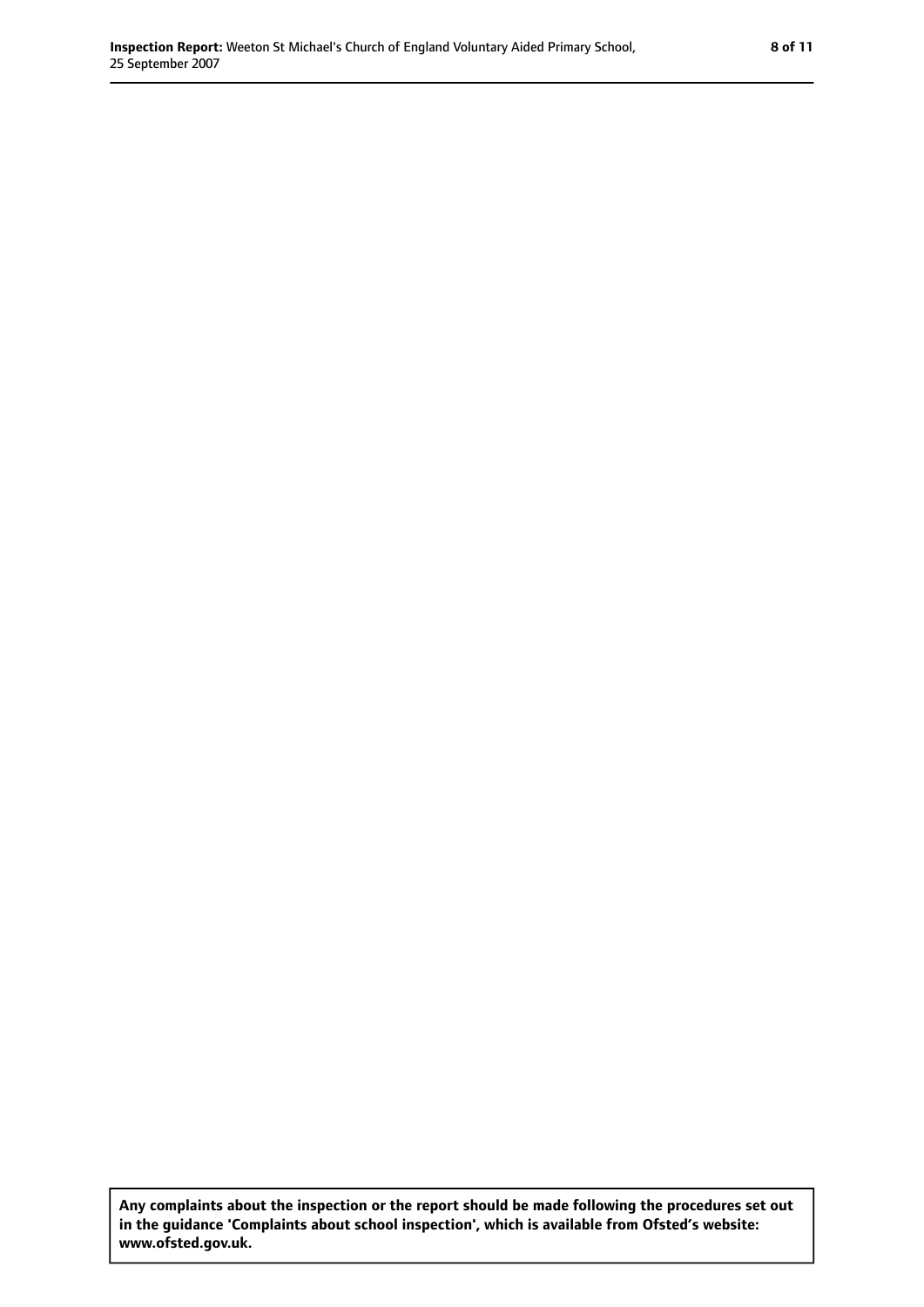## **Inspection judgements**

| $^{\cdot}$ Key to judgements: grade 1 is outstanding, grade 2 good, grade 3 satisfactory, and | School         |
|-----------------------------------------------------------------------------------------------|----------------|
| arade 4 inadequate                                                                            | <b>Overall</b> |

### **Overall effectiveness**

| How effective, efficient and inclusive is the provision of education, integrated<br>care and any extended services in meeting the needs of learners? |     |
|------------------------------------------------------------------------------------------------------------------------------------------------------|-----|
| Effective steps have been taken to promote improvement since the last<br>inspection                                                                  | Yes |
| How well does the school work in partnership with others to promote learners'<br>well-being?                                                         |     |
| The effectiveness of the Foundation Stage                                                                                                            |     |
| The capacity to make any necessary improvements                                                                                                      |     |

#### **Achievement and standards**

| How well do learners achieve?                                                                               |  |
|-------------------------------------------------------------------------------------------------------------|--|
| The standards <sup>1</sup> reached by learners                                                              |  |
| How well learners make progress, taking account of any significant variations between<br>groups of learners |  |
| How well learners with learning difficulties and disabilities make progress                                 |  |

#### **Personal development and well-being**

| How good is the overall personal development and well-being of the<br>learners?                                  |  |
|------------------------------------------------------------------------------------------------------------------|--|
| The extent of learners' spiritual, moral, social and cultural development                                        |  |
| The extent to which learners adopt healthy lifestyles                                                            |  |
| The extent to which learners adopt safe practices                                                                |  |
| How well learners enjoy their education                                                                          |  |
| The attendance of learners                                                                                       |  |
| The behaviour of learners                                                                                        |  |
| The extent to which learners make a positive contribution to the community                                       |  |
| How well learners develop workplace and other skills that will contribute to<br>their future economic well-being |  |

#### **The quality of provision**

| How effective are teaching and learning in meeting the full range of the<br>learners' needs?          |  |
|-------------------------------------------------------------------------------------------------------|--|
| How well do the curriculum and other activities meet the range of needs<br>and interests of learners? |  |
| How well are learners cared for, quided and supported?                                                |  |

#### **Annex A**

 $^1$  Grade 1 - Exceptionally and consistently high; Grade 2 - Generally above average with none significantly below average; Grade 3 - Broadly average to below average; Grade 4 - Exceptionally low.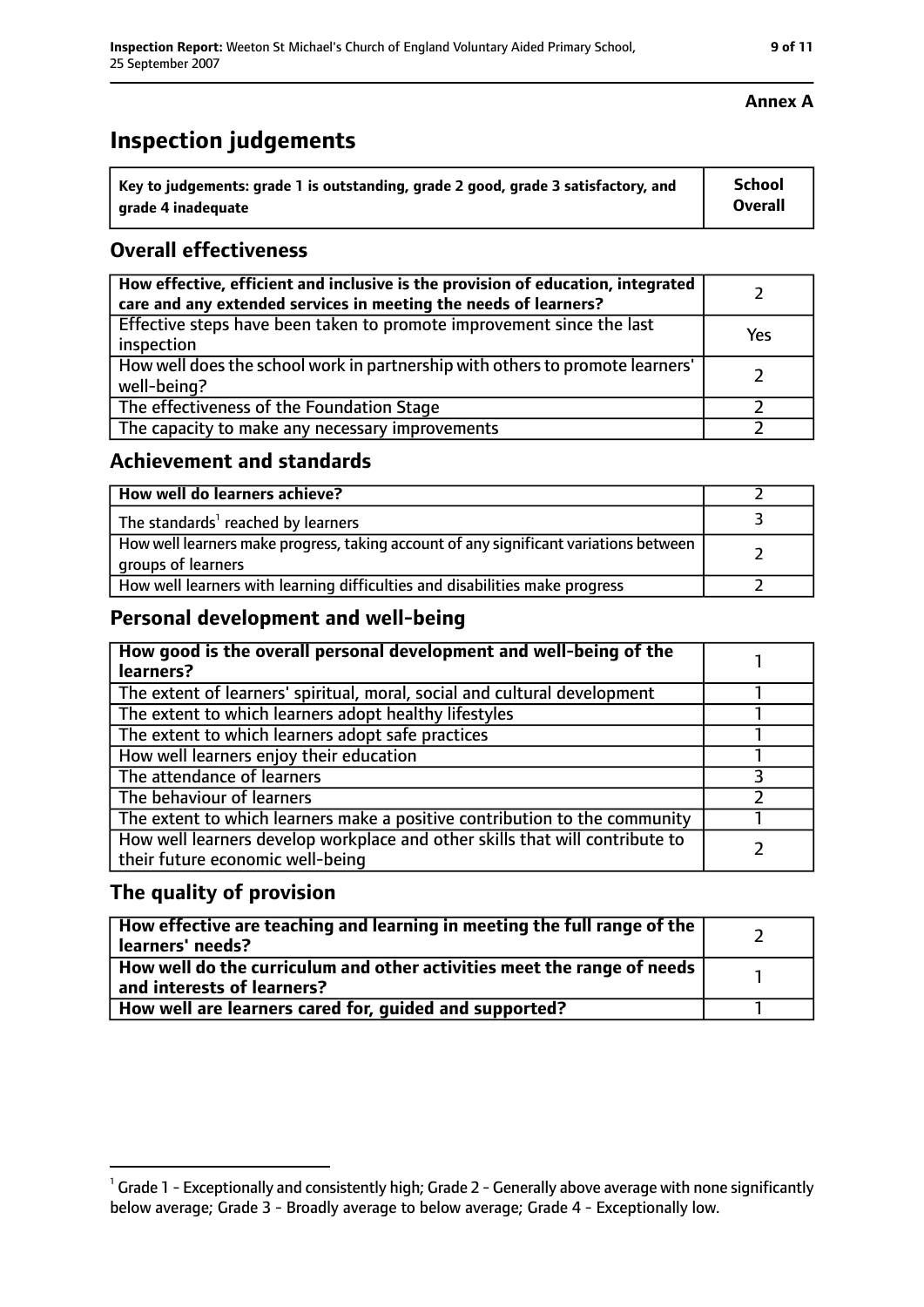#### **Annex A**

## **Leadership and management**

| How effective are leadership and management in raising achievement<br>and supporting all learners?                                              |     |
|-------------------------------------------------------------------------------------------------------------------------------------------------|-----|
| How effectively leaders and managers at all levels set clear direction leading<br>to improvement and promote high quality of care and education |     |
| How effectively leaders and managers use challenging targets to raise standards                                                                 |     |
| The effectiveness of the school's self-evaluation                                                                                               |     |
| How well equality of opportunity is promoted and discrimination tackled so<br>that all learners achieve as well as they can                     |     |
| How effectively and efficiently resources, including staff, are deployed to<br>achieve value for money                                          |     |
| The extent to which governors and other supervisory boards discharge their<br>responsibilities                                                  | 7   |
| Do procedures for safeguarding learners meet current government<br>requirements?                                                                | Yes |
| Does this school require special measures?                                                                                                      | No  |
| Does this school require a notice to improve?                                                                                                   | No  |